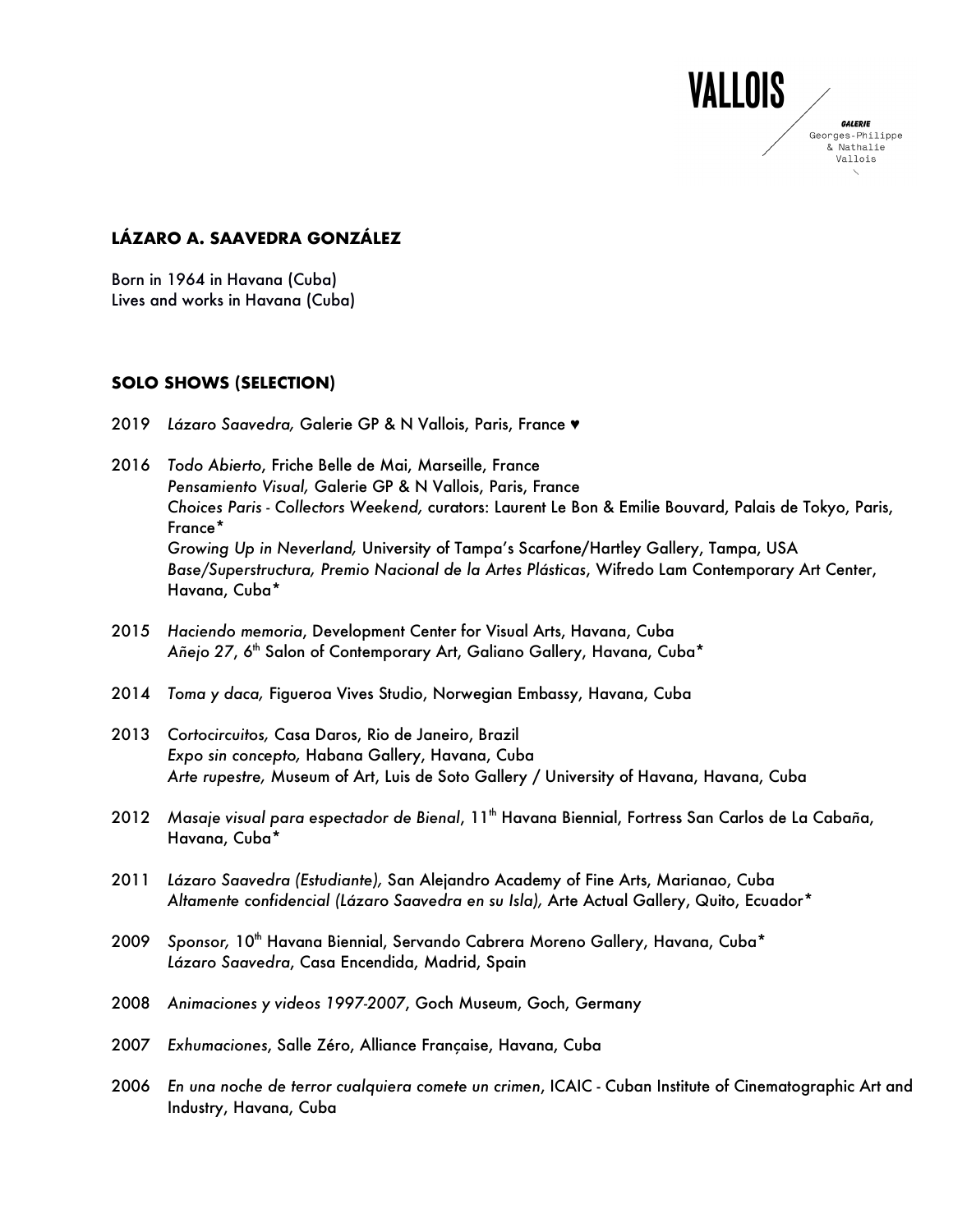

- 2003 *El único animal que r*í*e,* National Museum of Fine Arts, Havana, Cuba *Can't Buy My Love,* Habana Gallery, Havana, Cuba
- 2002 *Todo final es el comienzo de algo desconocido*, IAAB Atelier, Basel, Switzerland
- 1998 *Historia par historiadores III*, Provincial Art Center, Holguín, Cuba *Mi dossier, el descaro y la representación,* Development Center for Visual Arts, Havana, Cuba
- 1997 *Historia par historiadores II*, Arte Universal Gallery, Santiago de Cuba, Cuba *Masaje mental,* Rice University Media Center, Houston, USA *Muriendo libre,* DiverseWorks Art Space, Houston, USA
- 1996 *Stipendiaten*, Ludwig Forum for International Art, Aachen, Germany *Cuerpo, alma y pensamiento,* S Gallery, Aachen, Germany *Levántate Chago, no jodas Lázaro,* Espacio Aglutinador, Havana, Cuba
- 1995 *Historia para historiadores I,* Development Center for Visual Arts, Cienfuegos, Cuba *Historia para historiadores,* part of the project *Una de cada clase*, Luis de Soto Gallery / University of Havana, Havana, Cuba
- 1993 *La imagen del pensamiento, el pensamiento de la imagen,* Habana Gallery, Havana, Cuba
- 1991 *El desafío de mi arte, 4<sup>th</sup> Havana Biennial, Servando Cabrera Moreno Gallery, Havana, Cuba*
- 1989 *Una mirada retrospective,* Provincial Center of Visual Arts and Design, Havana, Cuba
- 1988 *Pintar lo que pienso, pensar lo que pinto,* L. Gallery, Havana, Cuba

#### **GROUP SHOWS (SELECTION)**

- 2022 *Hacking Identity – Dancing Diversity*, curators: Anett Holzheid & Peter Weibel, (in the occasion of Esch 2022 - Capitale européenne de la culture), Center for Art and Media Karlsruhe, Möllerei, Esch-Belval, Luxemburg
- 2018 *Buena Vista, Art Contemporain à Cuba,* Fondation Clément, commissaire : Gilbert Brownstone, Martinique, France *Martires,* XIV Bienal de Cuenca, Équateur *#00Biennal de la Habana*, La Habana, Cuba *The 2018 Grants & Commissions of Cisneros Fontanals Art Foundation*, Centro Cultural Metropolitano, Quito, Ecuador *100 contestations possibles*, Les Abattoirs, Musée d'art moderne et contemporain, Toulouse, France *Adiós Utopia: Dreams and Deceptions in Cuban Art Since 1950,* Walker Art Center, Minneapolis, USA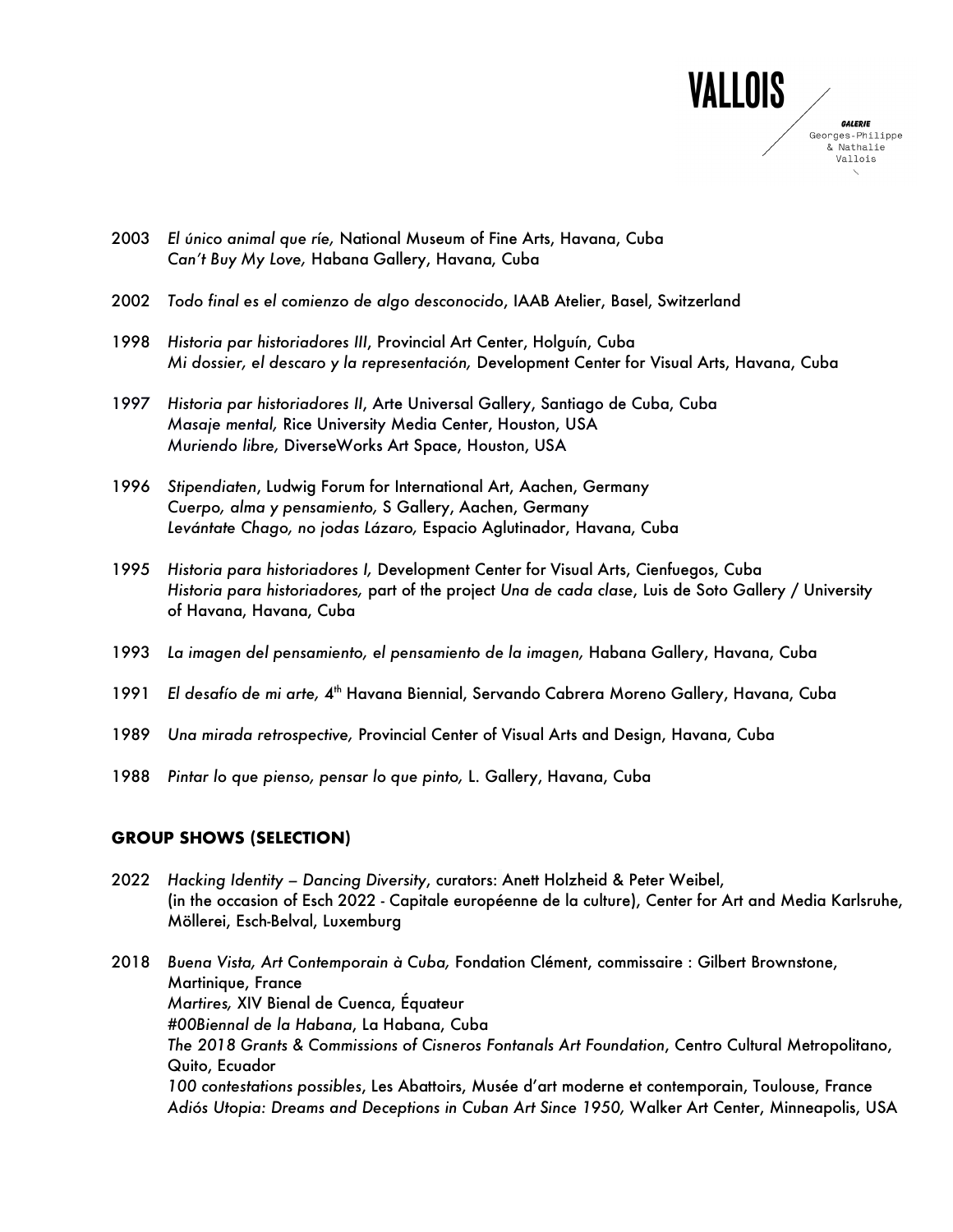

- 2017 *Contre-allées*, commissaire : Alain Bublex, Galerie GP & N Vallois, Paris *Peindre comme je bouge,* Les Abattoirs, Musée d'art moderne et contemporain, Toulouse, France *Adiós Utopia: Dreams and Deceptions in Cuban Art Since 1950*, Museum of Fine Arts Houston, Houston, USA  *Digérer le monde*, Musée départemental d'art contemporain de Rochechouart, Rochechouart, France
- 2016 *Cuba, Tatuar la historia,* PAC Padiglione d'Arte Contemporanea, Milan, Italy *Tradiciones des dibujadas,* Villa Manuela Gallery, Havana, Cuba
- 2015 *Ficción y fantasía*, Casa Daros, Rio de Janeiro, Brazil *Iconocracia*, Basque Centre-Museum of Contemporary Art, Vitoria-Gasteiz, Spain Touring exhibition: Atlantic Center of Modern Art, Las Palmas, Canary Islands, Spain *Luminato Toronto Festival of Arts and Creativity*, Toronto, Canada Pulso, 12<sup>th</sup> Havana Biennial, L. Gallery, Havana, Cuba Lost and Found, 12<sup>th</sup> Havana Biennial, Fábrica de Arte Cubano, Havana, Cuba **Estrictamente personal, 12<sup>th</sup> Havana Biennial, Spanish Embassy, Havana, Cuba** Pez Peo, 12<sup>th</sup> Havana Biennial, Wifredo Lam Contemporary Art Center, Havana, Cuba *HB – Muestra de arte contemporáneo cubano,* 12<sup>th</sup> Havana Biennial, Pabexpo, Havana, Cuba Haciendo presión & El Péndulo de Foucault, 12<sup>th</sup> Havana Biennial, Morro-Cabaña Military History Park, Havana, Cuba *La primera colá, National Prizes in Visual Arts*, 12th Havana Biennial, ICAIC - Cuban Institute of Cinematographic Art and Industry, Havana, Cuba *Contaminación*, National Museum of Fine Arts, Havana, Cuba *Ajaccio a la hora de Cuba,* Fesch Museum, Ajaccio, France *Nueva tentaciones de Narciso,* House of Mexico, Havana, Cuba *Érase una vez en Cuba,* La Acacia Gallery, Havana, Cuba *The Spaces Between: Contemporary Art from Havana,* Bildmuseet / Umea University, Umea, Sweden
- 2014 *Manipulación mediática en el arte cubano contemporáneo,* CDAV Center of Development for Visual Arts, Havana, Cuba *Memorias de la obsolescencia,* Sao Paulo, Brazil *Cuban Contemporary Perspectives #1,* Bianconi Gallery, Milan, Italy *Eppur si muove,* Torrione Passari Molfetta, Bari, Italy *La utilidad de la historia,* Factoría Habana, Havana, Cuba Las otras narraciones *: una decada de animacion independiente*, 6<sup>th</sup> Cuban Contemporary Art Salon, Wifredo Lam Contemporary Art Center, Havana, Cuba Como (..) cosas que no existen, 31<sup>rst</sup> Sao Paulo Biennial, Sao Paulo, Brazil *De lo sublime a lo ridículo,* Photographic Hall of the Fábrica de Arte Cubano, Havana, Cuba *Intermission : Video Cubano @ MOCA Cleveland,* Museum of Contemporary Art, Cleveland, USA *A este lado del paraíso,* José Martí National Library of Cuba, Havana, Cuba *Rolling They meet, Contemporary Cuban Art in the Collection of CNAP,* Urban Planning Exhibition Center, Shanghai, China *Virgen de la Caridad del Cobre, Miradas múltiples en el arte cubano contemporáneo,* Libertad Gallery, Queretaro, Mexico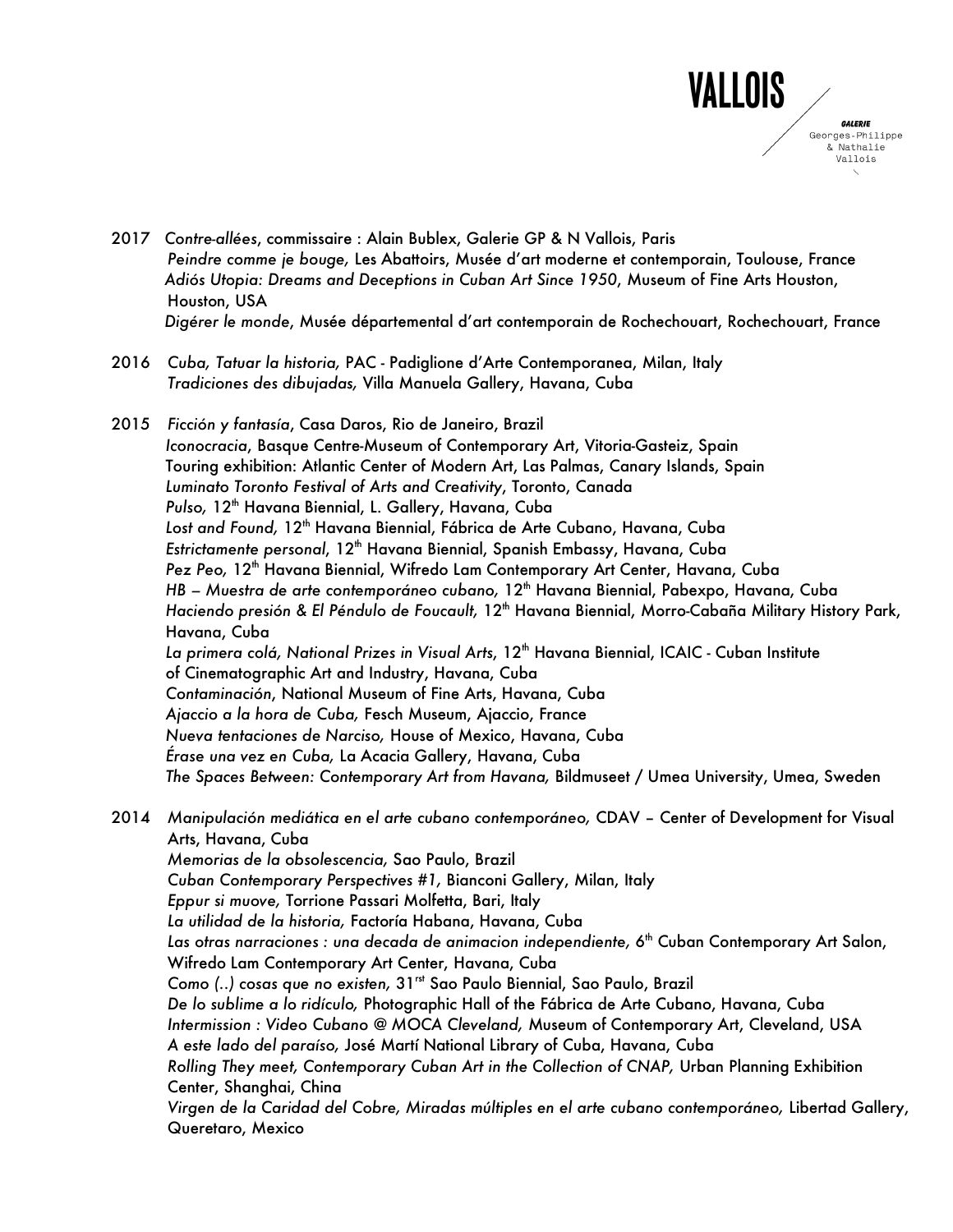

- 2014 *Global Practices. Art of Latin America in the Ella Fontanals-Cisneros Collection,* Museum of Fine Arts, Boston, USA *Lo que sucede conviene,* Servando Cabrera Moreno Gallery, Havana, Cuba *The Spaces Between: Contemporary Art from Havana,* Morris and Helen Belkin Art Gallery, University of British Columbia, Vancouver, Canada
- 2013 *Prácticas Globales. Art of Latin America in the Ella Fontanals-Cisneros Collection,* Cisneros Fontanals Art Foundation, Miami, USA *Citizens of the World: Cuba in Queens,* Queens Museum, New York, USA *Viajando con Calvino, ligereza, rapidez, exactitud, visibilidad, multiplicidad y constancia,* Spanish-American cultural Center, Havana, Cuba *Video Cubano,* TCNJ Art Gallery, New Jersey, USA *Diversionismo Ideológico,* Nuble Gallery, Santander, Spain *Habitar, Construir, Pensar : Perspectivas poéticas y discursivas del videoarte contemporáneo cubano (1990-2010),* USF Contemporary Art Museum, Tampa, USA *De metáforas y metamorfosis,* Victor Hugo House, Havana, Cuba *Turn on,* National Museum of Fine Arts, Havana, Cuba *La perversión de lo clásico :* anarqu*í*a *de los relatos,* 55th Venice Biennial, National Museum of Archaeology, Palazzo Reale, Cuban Pavilion, Venice, Italy

2012 *El deporte derecho del arte II,* Espacio Abierto Gallery (*Revolución y Cultura* magazine)*,* Havana, Cuba *El deporte derecho del arte I,* Espacio Abierto Gallery (*Revolución y Cultura* magazine), Havana, Cuba *Sucedáneos de fe,* Convent of Saint Francis of Assisi, Havana, Cuba *Daiquiri sin azúcar,* Habana Gallery, Havana, Cuba *Virgen de la Caridad del Cobre. La Caridad nos une,* Metropolitan Cathedral, Mexico City, Mexico Las metáforas del cambio, 11<sup>th</sup> Havana Biennial, Factoría Habana, Havana, Cuba *Traversías,* 11th Havana Biennial, Bertolt Brecht Cultural Center, Havana, Cuba *Virgen de la Caridad del Cobre. Miradas múltiples de la plástica contemporánea de Cuba,* National Center for the Arts, Mexico City, Mexico *Grabado en la memoria,* University of the Arts, Havana, Cuba *El camino más largo comienza con una simple línea,* Continua Gallery, San Gimignano, Italy *Under the Influence: the Comics,* Lehman College Art Gallery, New York, USA *Entre trópicos: 46°05': Cuba/Brazil,* CAIXA Cultural, Rio de Janeiro, Brazil

2011 *Del símbolo a la metáfora. La Caridad nos une.* Félix Varela Cultural Center, Havana, Cuba *Imagecity: Selections from Cuban Video,* YBCA - Yerba Buena Center for the Arts, San Francisco, USA *Crisisss… América Latina: Arte y Confrontación,* Palace of Fine Arts, Mexico City, Mexico touring exhibition: Arocena Museum, Torreon, Mexico *Spray, kubanische Videokunst,* Hansahochhaus, Koln, Germany *La Ubre del Humor. Humor gráfico cubano contemporáneo,* CDAV - Center of Development for Visual Arts, Havana, Cuba *Ya sé Leer. Imagen y texto en el arte latinoamericano,* Wifredo Lam Contemporary Art Center, Havana, Cuba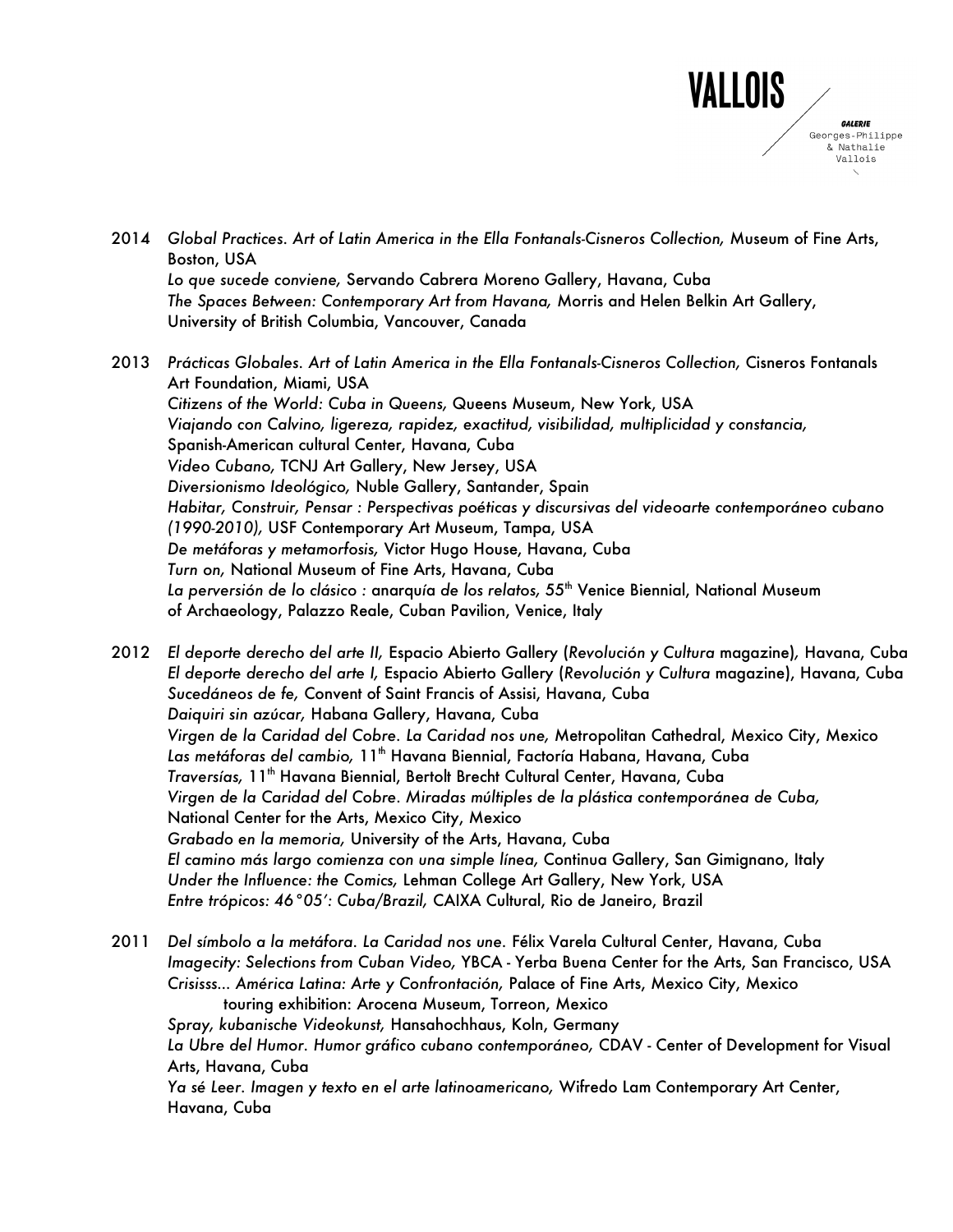

- 2010 *CUBA Avant-Garde,* Xin Dong Cheng Space for Contemporary Art, Beijing, China *Video Cubano,* The 8th Floor*,* New York, USA *Héroes y villanos*, Carlos Garaicoa Studio, Madrid, Spain *ADN, group exhibition of videos*, Villa Manuela Gallery, Havana, Cuba
- 2009 *Antecomienzo,* Factoría Habana, Havana, Cuba *Video abierto 2,* Murcia, Spain *7th Mercosul Biennial,* Porto Alegre, Brazil *50 a*ñ*os de una revolución solidaria. Video experimental y video arte: artistas de Cuba,*  Museum of Antioquia, Medellin, Colombia *Cuba : arte e historia desde 1968 hasta nuestros días,* Museum of Groningen, Groningen, Holland *Para usted (For You),* Daros Latinamerica Collection, Zurich, Switzerland *I Shoot the Sheriff,* Carlos Garaicoa Studio, Madrid, Spain

2008 *Pulse Contemporary Art Fair,* Wynwood Art District, Miami, USA *Visionarios,* Latin American Audiovisuals, touring exhibition organized by the Itau Bank of Brazil, Brazil *5th Cuban Contemporary Art Salon,* CDAV - Center of Development for Visual Arts, Havana, Cuba *Visiones desde una isla,* Arte Actual FLASCO, Quito, Ecuador *Estrategias de Resistencia,* Espai 2N0U2, Barcelona, Spain *No es neutral,* touring exhibition: Daros Latinamerica Collection, Zurich, Switzerland; Tabakalera, San Sebastian, Spain *Todos los caminos conducen a cuba,* Riberaygua Gallery, Andorra, Andorra *Puro arte,* House of America, Madrid, Spain *Viva la muerte,* Atlantic Center of Modern Art, Las Palmas, Canary Islands, Spain *Cuba : arte e historia desde 1868 hasta nuestros dias,* Museum of Fine Arts, Montreal, Canada *States of exchange. Artists from Cuba,* INIVA - Institute of International Visual Arts, London, UK *Champola de maracuyá, sin azúcar ni ná: el reguetón,* Private home, neighbourhood of Cayo Hueso, Havana, Cuba

2007 *Vostok,* CPAD, Havana, Cuba

*Homing Devices,* USF Contemporary Art Museum, Tampa, USA *Domesticaciones,* Espacio Aglutinador, Havana, Cuba *A través del espejo. Arte cubano hoy,* Allegro Gallery, Panama City, Panama *Intervenciones plásticas en La Marina,* Castle of Denia, Alicante, Spain *Regarding Fear and Hope,* Monash University Museum of Art, Clayton VIC, Australia *The Hours: Visual Art of Contemporary Latin America,* Museum of Contemporary Art, Sidney, Australia *Espacios multiplicados,* CDAV – Center of Development for Visual Arts, Havana, Cuba *Cuban Avant-Garde. Contemporary Cuban Art from the Farber Collection,* Harn Museum of Art, Gainesville, USA *Killing Time: An Exhibition of Cuban Artists from the 1980s to the Present,* Exit Art, New York, USA *Turbulence*, 3rd Triennial of Auckland, Auckland, New Zealand *Cosmos,* Habana Gallery, Havana, Cuba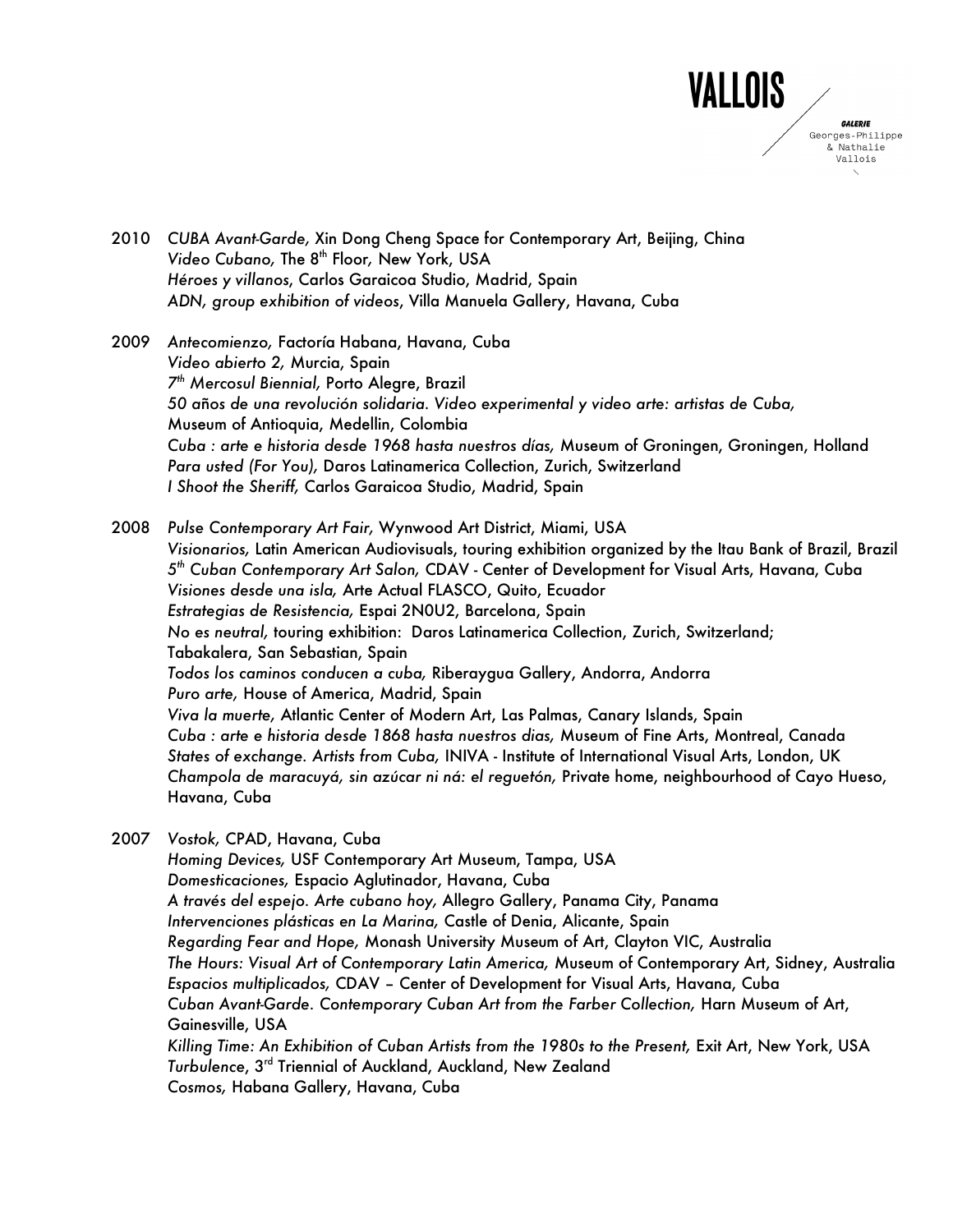

2006 *Lista de espera: tiempo y transición en el arte cubano contemporáneo,* City Art Gallery / Metsna Gallery, Ljubljana, Slovenia *La vida en pelota,* Servando Gallery, Havana, Cuba *Estrecho dudoso,* TEOR/éTica, San Jose, Costa Rica *Habana Factory,* Chocolatería, Santiago de Compostela, Spain *Batiscafo Project,* Pasaje Acebo, Havana, Cuba *Plus que ça change,* Royal Ontario Museum, Toronto, Canada *Pacemaker,* Edward Day Gallery, Toronto, Canada *El tercer entorno,* La Casona Gallery, Havana, Cuba *OFF-LOOP Festival,* CCCE, Barcelona, Spain *Certain Encounters: Daros Latinamerica Collection,* Morris and Helen Belkin Art Gallery, Vancouver, Canada *Marcapaso,* 9th Havana Biennial, Meliá Habana Hotel, Havana, Cuba *Museo Tomado,* 9th Havana Biennial, Cuban Art Building, National Museum of Fine Arts, Havana, Cuba La huella múltiple, 9<sup>th</sup> Havana Biennial, Convent of Saint Francis Assisi, Havana, Cuba *Arte de Cuba,* touring exhibition: Banco do Brasil Cultural Center, Rio de Janeiro; Banco do Brasil Cultural Center, Brasilia, Brazil

- 2005 *Contactos y mediaciones. Poéticas de lo digital en el arte cubano,* Dunlop Art Gallery, Regina, Canada *The Hours,* IMMA - Ireland's Museum for Modern and Contemporary Art, Dublin, Ireland *The Daros Latinamerica Tapes,* Huis Marselle Museum for Photography, Amsterdam, Holland *Cuban Prints. Contemporary Visual Narratives,* Sidney Mishkin Gallery / Baruch College, New York, USA *Heterónimos,* Conde Duque Cultural Center, Madrid, Spain
- 2004 *Nueva ruta del arte cubano,* National Art Gallery, Kuala Lumpur, Malaysia *Just on Time,* Habana Gallery, Havana, Cuba *New Installations, Artists in Residency: Cuba,* Mattress Factory, Pittsburg, USA
- 2003 *SINembargo,* Espace de Création Contemporaine, Grenoble, France *Labores domésticas,* Provincial Center for Visual Arts, Pinar del Río, Cuba
- 2002 *Atravesados,* Telefónica Foundation, Madrid, Spain *Overtures über Wasser,* Gelsenkirchen, Germany *Global Imprint: Prints from New Jersey to South Africa and Points Between,* Mason Gross School of Arts Galleries, New Jersey, USA
- 2001 *Hello Cuba. Breaking Barriers. Contemporary Cuban Art.* The Mary Brogan Museum of Art and Science, Tallahassee, USA
- 2000 *Salón de Invierno,* Development Center for Visual Arts, Havana, Cuba *Havana Nagila. Cuba-Israel: Dialogue,* Chelouche Gallery, Tel Aviv, Israel touring exhibition: Noga Gallery, Tel Aviv, Israel; Julie M. Galerie, Tel Aviv, Israel; Tel Aviv Artists' Studios, Tel Aviv, Israel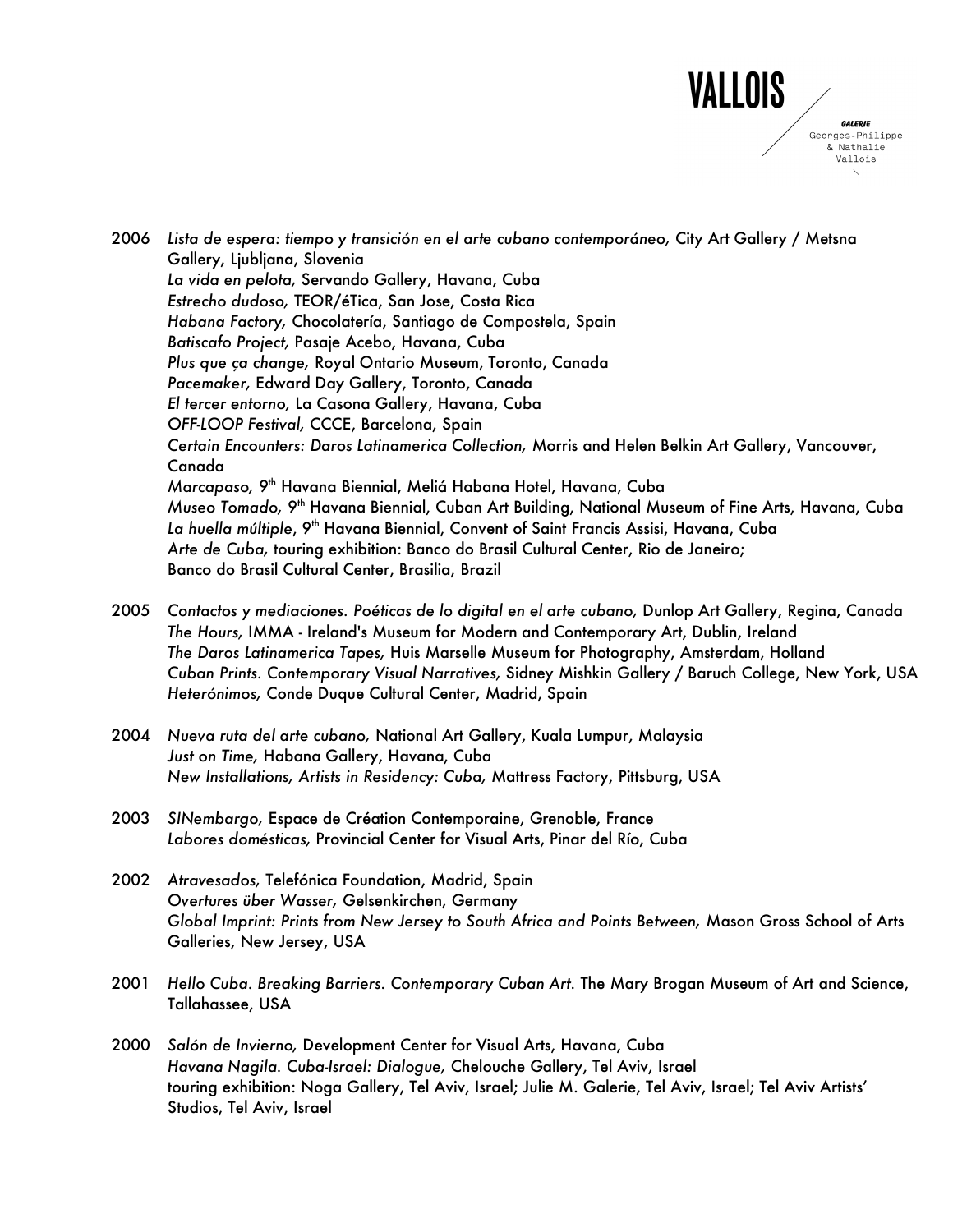

- 2000 *From the Negative. An Exhibition of Contemporary Cuban Photography,* PARTs Photographic Arts, Minneapolis, USA *Ni a la derecha, ni a la izquierda,* Santa Clara, Cuba *La conjunción de la nada. Arte cubano en el nuevo milenio,* Development Center for Visual Arts, Havana, Cuba
- 1999 *La huella múltiple 1999,* Center for Conservation, Restoration and Museology, Havana, Cuba *Queloides,* CDAV - Center of Development for Visual Arts, Havana, Cuba *¡Te vi primero!,* Rubén Martínez Villena Hall, Havana, Cuba *Baila mi son.* Quince sones para quince artistas, La Acacia Gallery, Havana, Cuba *Mind the Gap,* APT Studios, Deptford, London, UK *Trabajando pa'l inglé,* Concourse Gallery / Barbican Center, London, UK

1998 *La dirección de la Mirada,* Stadthaus, Zurich, Switzerland Touring exhibition: Museum of Fine Arts, La Chaux de Fonds, Switzerland ; Pro Helvetia Foundation, Zurich, Switzerland *La imagen y el laberinto. Arte cubano actual.* House of the Arts, Vigo, Spain; touring exhibition: University Church, Santiago de Compostela, Spain *Memorealism,* Museum City, Fukuoka, Japan *The Stella Fine Art and Photography Show,* Gramercy Park Armory, New York, USA *The Art International / NY Fair,* Jacob Javits Center, New York, USA *De una isla a otra isla,* Fototeca de Cuba, Havana, Cuba *I Festival de Performance Ana Mendieta,* performance *Salud, dinero y amor,* UNEAC - Unión de Escritores y Artistas de Cuba, Havana, Cuba

- 1997 *El ocultamiento de la almas,* CDAV Center of Development for Visual Arts, Havana, Cuba *Recintos interios,* 6th Havana Biennial, Fortress of San Carlos de la Cabaña, Havana, Cuba *Realidades virtuales*, 6th Havana Biennial, Havana, Cuba *Miradas sobre el Che,* touring exhibition: Ganbara de Donostia Hall, San Sebastian; Hika Ateneo, Bilbao, Spain *1990's Art from Cuba: A National Exhibition and Residency Program,* touring exhibition: Hallwalls Contemporary Arts Center, Buffalo; Chicago Art Institute, Chicago, USA
- 1996 *Mundo soñado. Joven plástica cubana,* House of America, Madrid, Spain *Altered States / Rituals of Interchanges,* Walter Phillips Gallery / Banff Center for the Arts, Alberta, Canada *La carne. Tatuajes,* Espacio Aglutinador, Havana, Cuba *De Huid van De Witte Dame***,** Stichting Arctic Foundation**,** Eindhoven, Holland *Del sitio en que nacimos,* Pavilion of the Arts, Puebla, Mexico *Los héroes de la plásticas cubana,* San Antonio Abad Hall, Las Palmas, Canary Islands, Spain *Río Almendares. Ni fresa, ni chocolate,* Metropolitan Park Project, Center for Conservation, Restoration, and Museology, Havana, Cuba *Las otras escri(p)turas,* Provincial Center for Visual Arts and Design, Havana, Cuba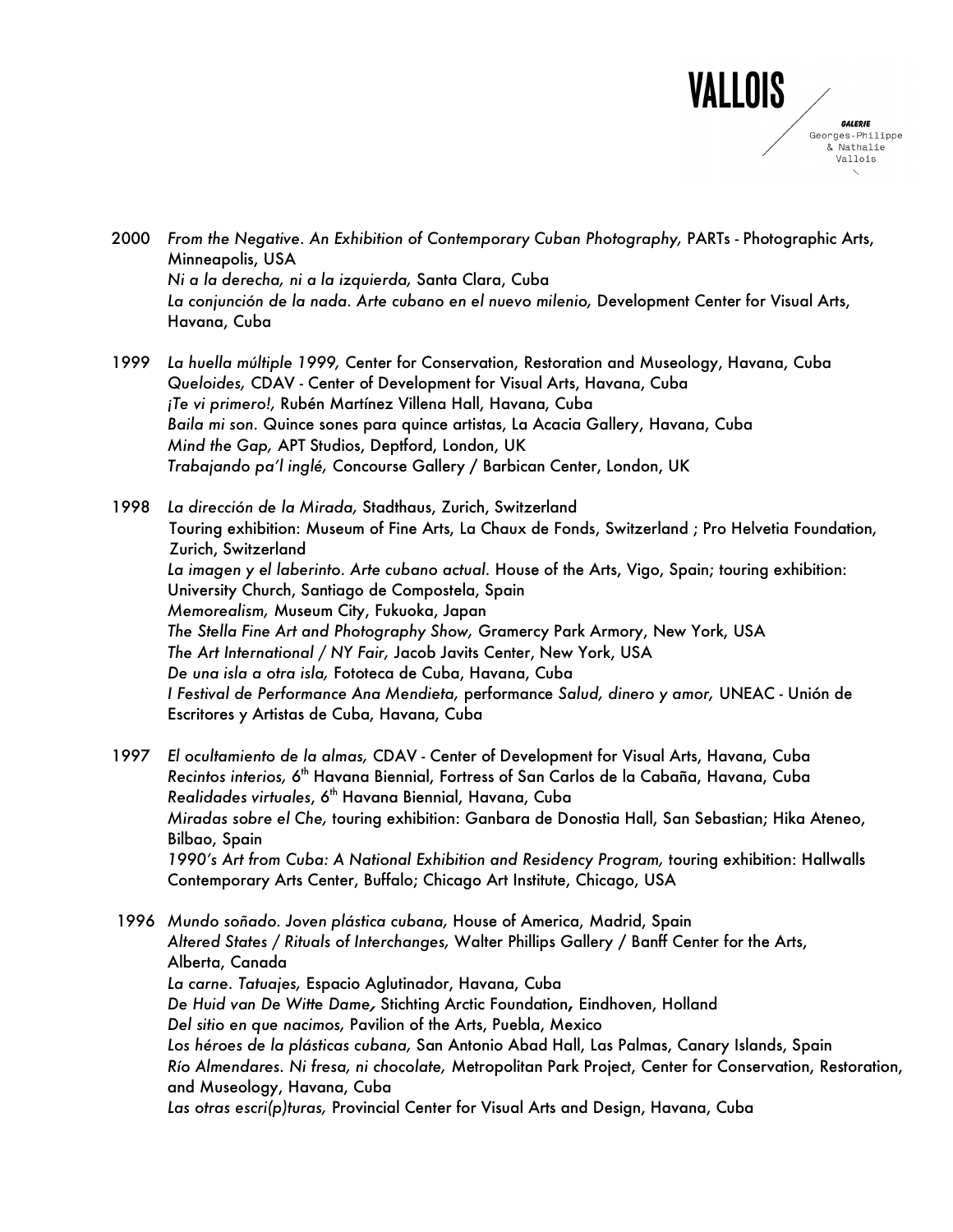

- 1995 *Una de cada clase,* Ludwig Foundation of Cuba, CDAV Center of Development for Visual Arts, Restoration and Museology, Havana, Cuba *Vestigios. Ego: un retrato posible,* CDAV - Center of Development for Visual Arts, Havana, Cuba *Iluminación,* CDAV - Center of Development for Visual Arts, Havana, Cuba
- 1994 *Utopía,* Espada Gallery, House of the Young Creators, Havana, Cuba *Arte cubano de hoy / Art cubain actuel,* UQAM Gallery, University of Quebec, Montreal, Canada
- 1993 *Cómprame y cuélgame,* CDAV Center of Development for Visual Arts, Havana, Cuba *Dibujo no te olvido,* CDAV - Center of Development for Visual Arts, Havana, Cuba *Mitos del arte cubano,* CDAV - Center of Development for Visual Arts, Havana, Cuba
- 1992 *Von Dort aus: Kuba,* Ludwig Forum for International Art, Aachen, Germany *La década prodigiosa. Plástica cubana de los 80,* El Chopo University Museum, Mexico City, Mexico *The Unknown Face of Cuban Art,* Northern Center for Contemporary Art, Sunderland, UK
- 1991 *Nuevas adquisiciones contemporaneas: Muestras de arte cubano,* National Museum of Fine Arts, Havana, Cuba *Ciertas historias de humor,* CDAV - Center of Development for Visual Arts, Havana, Cuba *Ostkunst-Westkunst,* Ludwig Forum for International Art, Aachen, Germany *Humor en la plastica actual,* Museum of Humor, San Antonio de los Baños, Cuba *Los hijos de Guillermo Tell,* touring exhibition: Alejandro Otero Museum of Visual Arts, Caracas, Venezuela; Luis Ángel Arango Library, Bogota, Colombia; Banco de la República, Bogota, Colombia
- 1990 *The Nearest Edge of the World: Art and Cuba Now,* touring exhibition: Massachusetts College of Art and Design, Boston; Bronx Museum, New York, USA *Salón de Artes Plásticas UNEAC 90,* National Museum of Fine Arts, Havana, cuba *1er Salón Nacional de Humorismo y Sátira,* Museum of Humor, San Antonio de los Baños, Cuba *El objeto esculturado,* CDAV - Center of Development for Visual Arts, Havana, Cuba *Cuba OK, Arte actual de Cuba,* Städtische Kunsthalle, Dusseldorf, Germany *Sin chistar,* Guerrero Gallery, Havana, Cuba
- 1989 *¿Arte-sexo? Lo erótico en el arte,* Luis de Soto Gallery / University of Havana, Havana, Cuba *Kitsch,* Galiano y Concordia Art Center, Havana, Cuba *La tradición del humor,* 3rd Havana Biennial, National Museum of Fine Arts, Havana, Cuba *Arte y humor,* Matanzas Gallery, Matanzas, Cuba *El paisaje,* 3rd Havana Biennial, State Committee for Finances, Havana, Cuba
- 1988 *4to Salón de Pequeño Formato,* L Gallery, Havana, Cuba *Raíces en acción. Nuevos artistas cubanos,* Carrillo Gil Art Museum, Mexico City, Mexico *2do Encuentro de Jóvenes Artistas Plásticos,* Provincial Museum of Villa Clara, Santa Clara, Cuba *Encuentro Internacional de Plástica Joven Socialista,* Leningrad, Russia *6to Encuentro paisaje,* House of Culture, Baracoa, Guantánamo, Cuba *Arte cubano contemporáneo,* Tetriakov Gallery, Moscow, Russia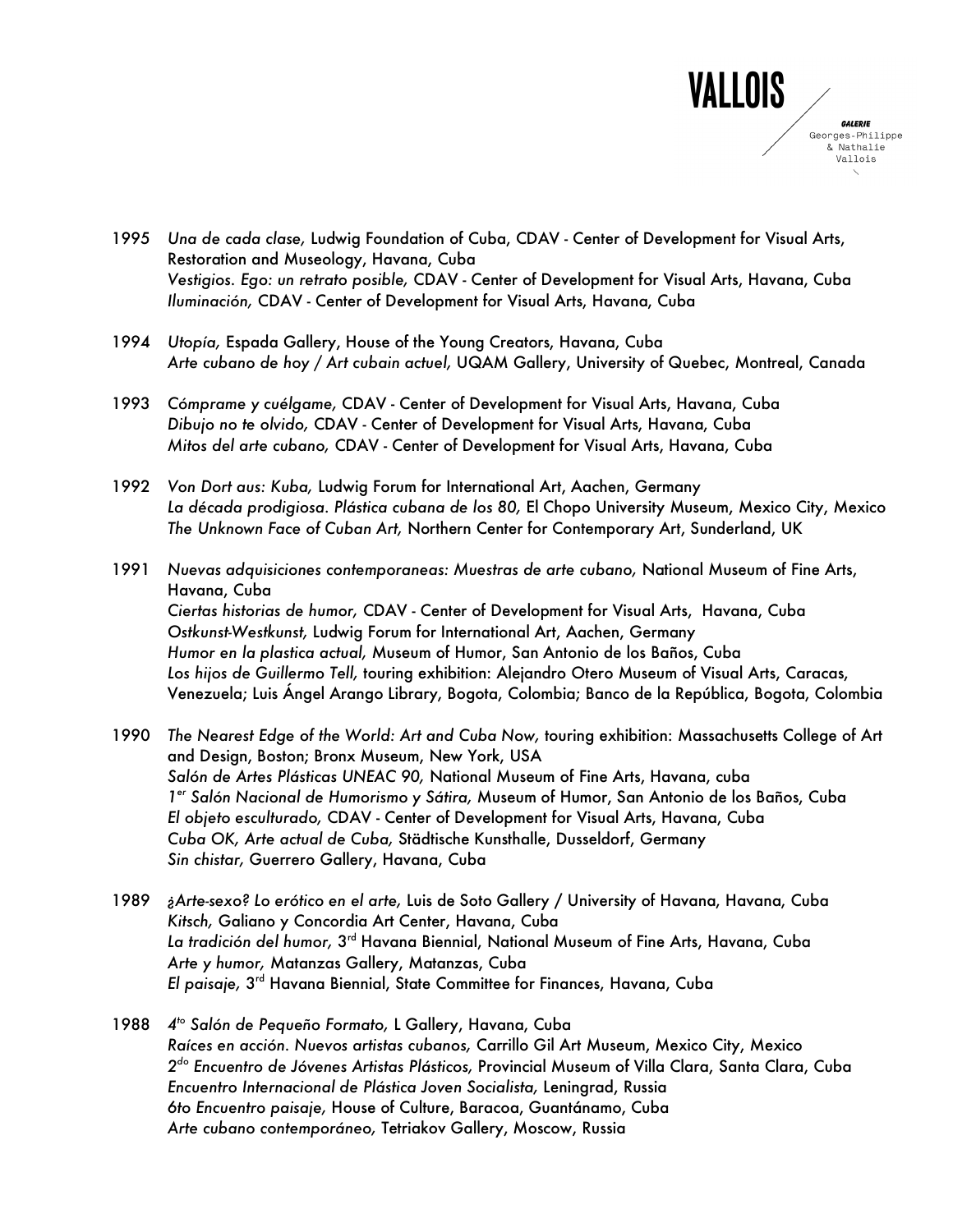

- 1988 *Suave y fresco,* National Museum of Fine Arts, Havana, Cuba *Collateral to the Meeting on Pedagogy at ISA,* ISA - Higher Institute of Art, Havana, Cuba *No por mucho madrugar amanece más temprano,* Fototeca de Cuba, Havana, Cuba *No es solo lo que ves,* Luis de Soto Gallery / University of Havana, Havana, Cuba
- 1987 *Salón Playa 1987,* Servando Cabrera Moreno Gallery, Havana, Cuba *Salón de Grabado 1987,* National Museum of Fine Arts, Havana, Cuba *1er festival de la Creación y la Investigación,* ISA - Higher Institute of Art, Havana, Cuba *1er Encuentro de Jóvenes Artistas Plásticos,* Provincial Museum of Villa Clara, Villa Clara, Cuba *Veinte y tantos abriles,* Habana Gallery, Havana, Cuba *Aire fresco,* Plaza Vieja Gallery, Cuban Fund of Cultural Goods, Havana, Cuba *Inaugural Exhibition of the House of Culture of Punta Gorda,* Moa, Cuba *1,2,3,4,5,6,7,8,9,10,11 y 12,* House of the Young Creators / Habana Gallery, Havana, Cuba *La obra: estrictamente personal,* Fototeca de Cuba, Havana, Cuba
- 1986 *Relevo ISA,* 2nd Havana Biennial, El Pasillo Gallery, ISA Higher Institute of Art, Havana, Cuba *Homenaje I,* ISA - Higher Institute of Art, Havana, Cuba *Homenaje II,* Shop window of La Moderna Poesía bookstore, Havana, Cuba *10 a*ñ*os del ISA,* National Museum of Fine Arts, Havana, Cuba *Salón 13 de Marzo,* L. Gallery, Havana, Cuba *Collateral to Pedagogía '86,* ISA - Higher Institute of Art, Havana, Cuba *Puré expone,* L. Gallery, Havana, Cuba
- 1985 *Salón 13 de Marzo,* L. Gallery, Havana, Cuba
- 1983 *2ndo Salón Nacional de Artes Plásticas,* National Museum of Fine Arts, Havana, Cuba
- \* catalogue

## **AWARDS AND GRANTS**

- 2014 National Award of Visual Arts, Havana, Cuba Prize of Curatorship - Mention to his solo show: *Expo sin concepto, 2013,* granted by the National Council for Visual Arts, Havana, Cuba
- 2012 Maretti Prize, granted by the Valerio Riva Foundation, Naples, Italy
- 2007 Diploma of Honor for his teaching practice of indelible aesthetic and artistic impact, Havana, Cuba
- 2000 Diploma to Pedagogic Merit awarded by the Ministry of Culture, Havana, Cuba
- 1999 Distinction for National Culture, Havana, Cuba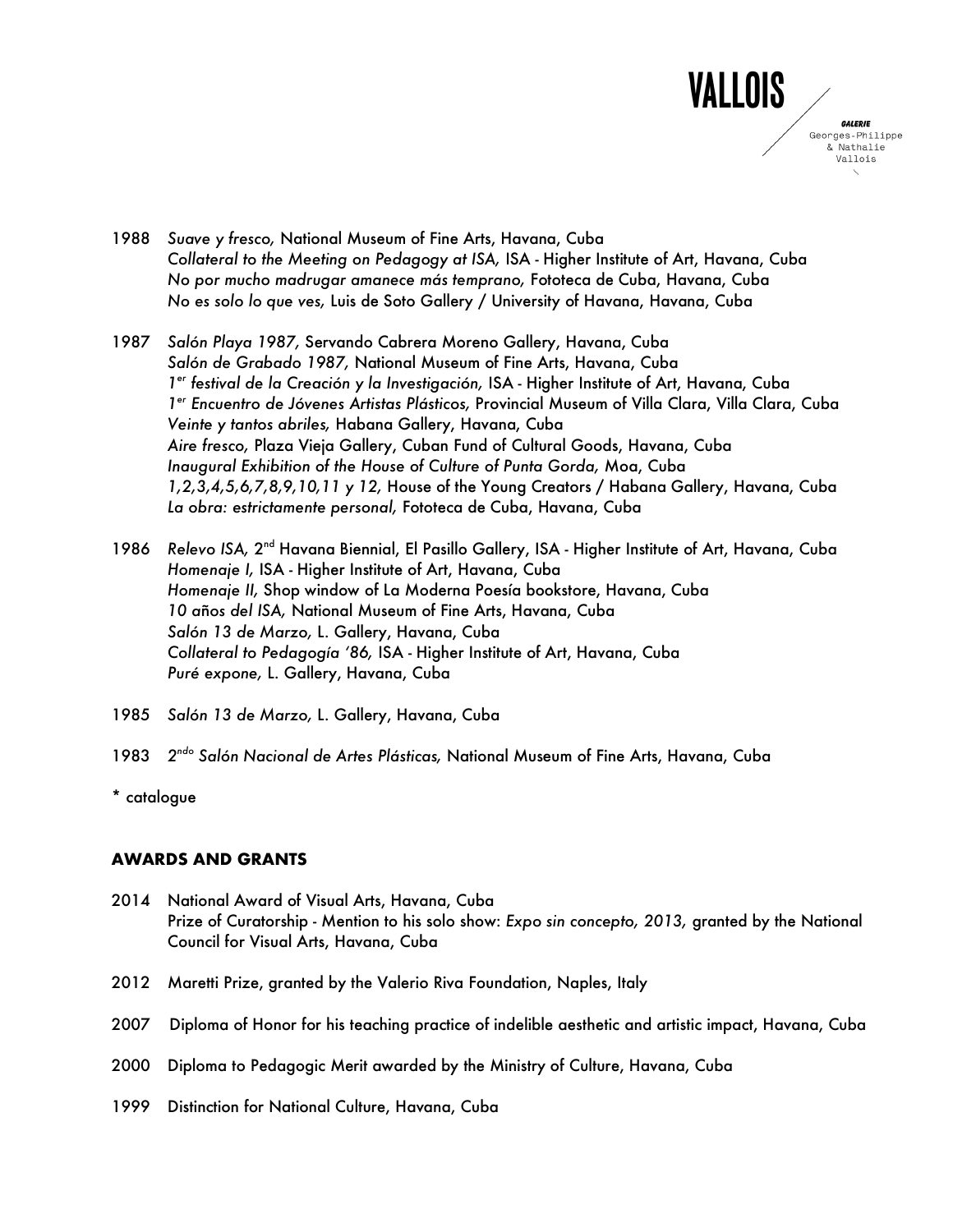

- 1993 Prize "Abril", Havana, Cuba
- 1987 Mention granted by Cuban Fund of Cultural Goods, at the 1987 Salon of Engraving, Havana, Cuba Grand Prize of the First Festival of Creation and Research, ISA - Higher Institute of Art, Havana, Cuba Prize granted by the Visual Arts Section of the Ministry of Culture, Festival of Creation and Research, ISA- Higher Institute of Art, Havana, Cuba
- 1986 First place in the seminar about José Martí with the exhibition *Homenaje,* Havana, Cuba

#### **RESIDENCIES**

- 2010 Brownstone Foundation, Paris, France
- 2006 Batiscafo Project, Havana, Cuba
- 2004 Mattress Factory, Pittsburg, USA
- 2002 Laab of Christoph Meiran Foundation, Basel, Switzerland
- 1999 Barbican Center, London, UK
- 1998 Museum City Fukuoka '86, Fukuoka, Japan ECAV, Pro Helvetia Foundation, Valais, Switzerland
- 1997 1990's Art from Cuba: A National Residency and Exhibition Program, New York, USA DiverseWorks Arts Space, Houston, USA
- 1996 Baff Center for the Arts, Alberta, Canada Ludwig Forum for International Art, Aachen, Germany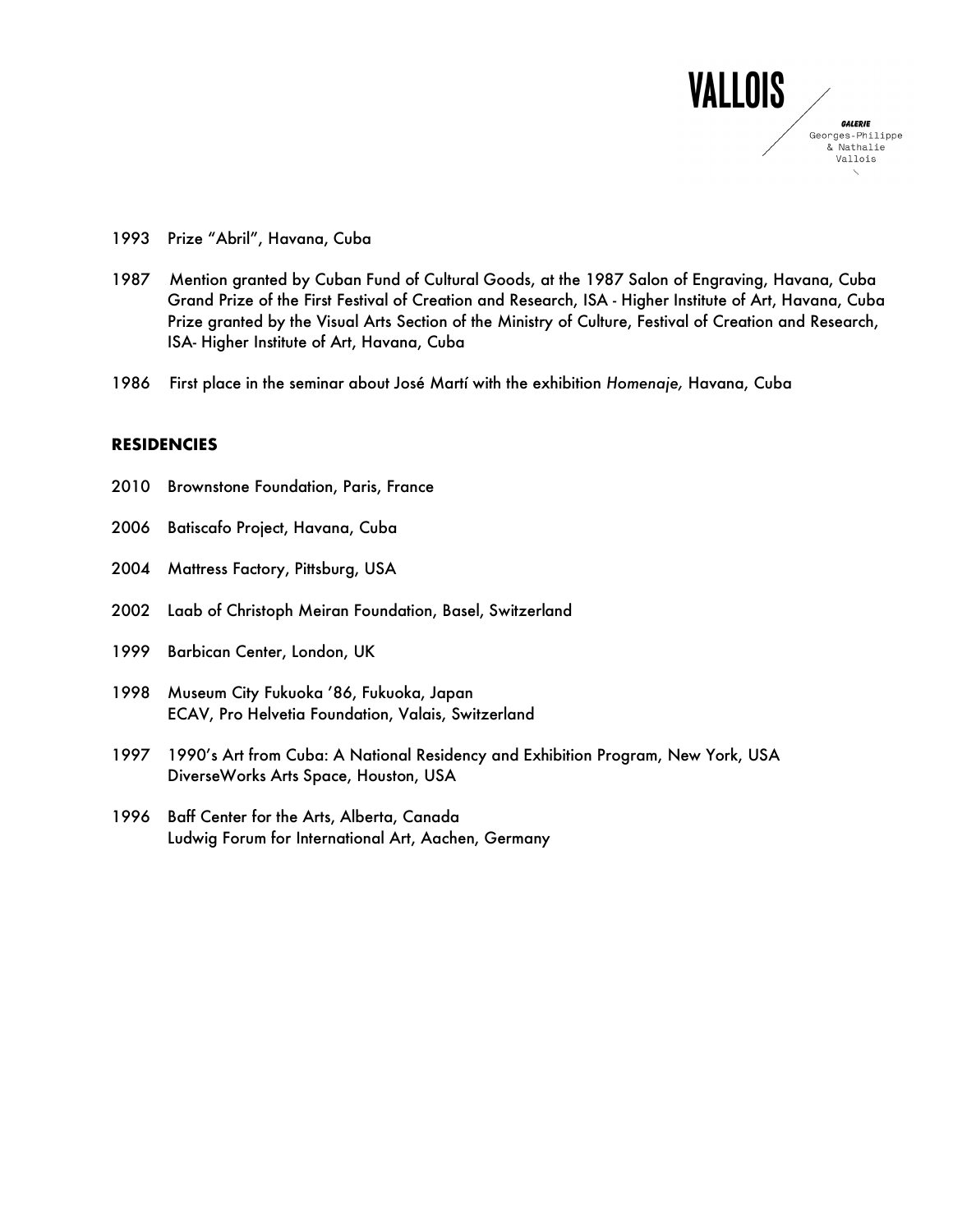## **PUBLICS COLLECTIONS (SELECTION)**

Art Gallery of Ontario, Toronto, Canada Montreal Museum of Fine Arts, Montreal, Canada Wifredo Lam Contemporary Art Center, Havana, Cuba National Museum of Fine Arts, Havana, Cuba National Council for Visual Arts, Havana, Cuba Cuban Fund of Cultural Goods, Havana, Cuba Brownstone Foundation, Paris, France Ludwig Forum for International Art, Aachen, Germany Daros Latinamerica, Zurich, Switzerland Bacardí Collection, USA CIFO Art Foundation, USA Farber Foundation, USA

## **BIBLIOGRAPHY**

## **Publications and catalogues**

| 2016 | Base/Superstructura, Ed.National Council for Visual Arts, Wifredo Lam Contemporary Art Center,<br>Havana, Cuba                                                            |
|------|---------------------------------------------------------------------------------------------------------------------------------------------------------------------------|
| 2015 | Lázaro Saavedra - Añejo 27, Ed.Collages Ediciones, Havana, Cuba<br>Lázaro Saavedra, Coleccion Espiral, Ed.ArteCubano - National Council for Visual Arts, Havana,<br>Cuba, |
| 2014 | Arte Cubano Contemporáneo, collection 2008-2013, National Council for Visual Arts, Havana,<br>Cuba, pp.312-315, 391                                                       |
| 2013 | Corina Matamoros Tuma, Museo Nacional de Bellas Artes La Habana - Colección de Arte<br>Cubano, Ed. National Museum of Fine Arts, Havana, Cuba, pp. 266-267                |
| 2011 | Altamente confidencial: Lázaro Saavedra en su isla, Ed. Arte Actual, Quito, Ecuador                                                                                       |
| 2009 | Sponsor, Ed. Servando Gallery, Havana, Cuba                                                                                                                               |

VALLOIS

**GALERIE** Georges-Philippe & Nathalie Vallois